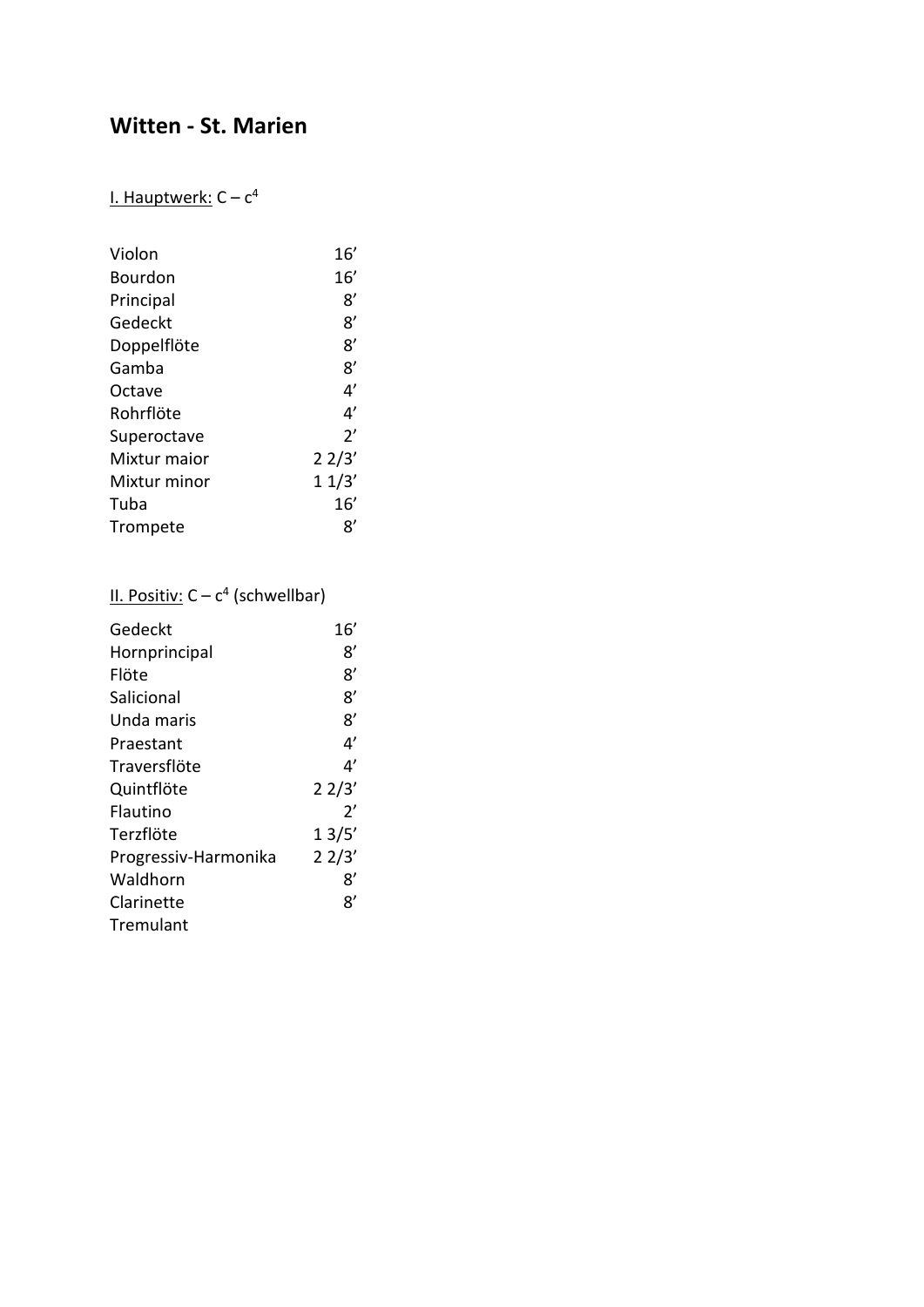#### III. Schwellwerk: C - c<sup>4</sup>

| Violoncello        | 16'          |
|--------------------|--------------|
| Geigenprincipal    | 8′           |
| Nachthorn          | 8'           |
| Lieblich Gedeckt   | 8'           |
| Viola              | 8'           |
| Aeoline            | 8'           |
| Vox coelestis      | 8'           |
| Fugara             | 4'           |
| Concertflöte       | 4'           |
| Violine            | 4'           |
| Piccolo            | $2^{\prime}$ |
| Harmonia aetherea  | 22/3'        |
| Bombarde           | 16'          |
| Trompette harm.    | 8'           |
| Oboe               | 8'           |
| Clairon harmonique | 4'           |
| Tremulant          |              |

Röhrenglockenspiel spielbar auf allen Manualwerken und im Pedal

#### IV. Solo: C – c<sup>4</sup> (schwellbar) auf 420 mm Winddruck

| Flauta mariana de victoria | $\mathsf{R}'$ |
|----------------------------|---------------|
| Stentorgamba               | $\mathsf{R}'$ |
| Cornett III-V              | $\mathsf{R}'$ |
| Tuba mirabilis             | $\mathsf{R}'$ |

### <u>Pedalwerk:</u> C – g<sup>1</sup>

| <b>Bourdon</b> |     | 32' Extension vom Subbass 16'                   |
|----------------|-----|-------------------------------------------------|
| Principalbaß   |     | 16' Extension vom Octavbass 8'                  |
| Contrabaß      |     | 16' Extension vom Cello 8'                      |
| Subbaß         | 16' |                                                 |
| Zartbaß        |     | 16' Transmission aus Nr. 14 Gedeckt 16' Positiv |
| Octavbaß       | 8′  |                                                 |
| Gedacktbaß     | 8'  | <b>Extension vom Subbass 16'</b>                |
| Cello          | 8'  |                                                 |
| Choralbaß      | 4'  |                                                 |
| Contrabombarde |     | 32' Extension von Posaune 16'                   |
| Posaune        | 16' |                                                 |
| Trompete       | 8′  |                                                 |
|                |     |                                                 |